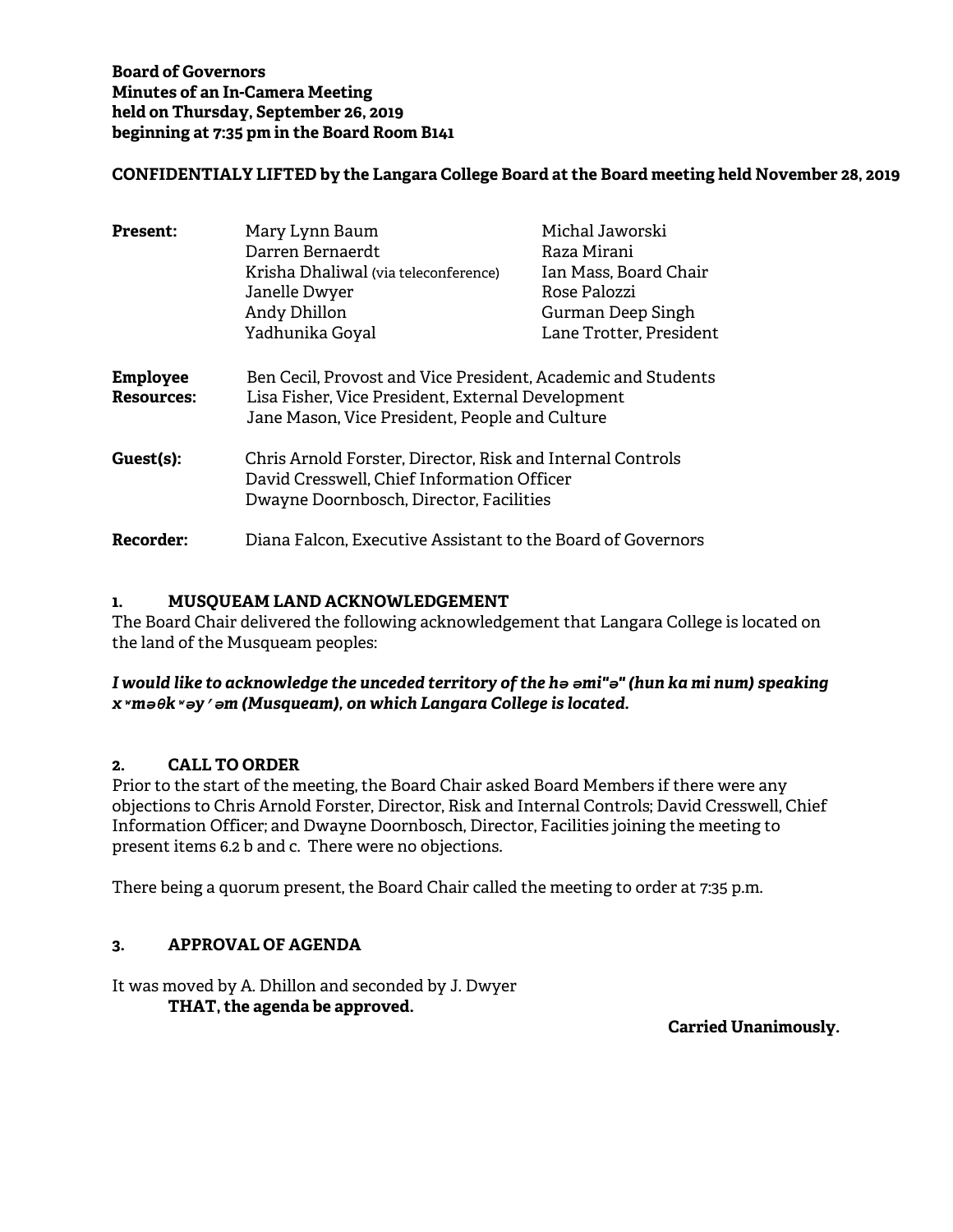Langara College Board of Governors CONFIDENTIALITY LIFTED Minutes of an In-Camera Meeting held on Thursday, September 26, 2019 Page 2 of 3

## **4. DISCLOSURE OF CONFLICT OF INTEREST**

In accordance with *Board By-Law 200: Code of Conduct and Conflict of Interest*, Board Members were provided an opportunity to declare conflicts of interest for any agenda item that would relate to the ongoing business of the institution. With none declared, the Board Chair proceeded with the meeting.

## **5. APPROVAL OF MINUTES**

#### **5.1 Minutes of In-Camera Meeting held June 18, 2019**

It was moved by A. Dhillon and seconded by J. Dwyer **THAT, the Minutes of the In-Camera Meeting held June 18, 2019, be approved.** 

**Carried Unanimously.**

#### **6. COMMITTEE REPORTS/ RECOMMENDATIONS/ APPROVALS**

#### **6.1 Governance and Nominating Committee**

## **a. Summary of GNC Meeting held August 26, 2019**

J. Dwyer highlighted the Governance and Nominating Committee summary report of the meeting held August 26, 2019, attached to the agenda for information.

#### **6.2 Audit and Finance Committee**

#### **a. Minutes of Meeting held September 16, 2019**

The in-camera minutes of the Audit and Finance Committee meeting held September 16, 2019, were attached to the agenda for information.

#### **b. Cyber Security - Multi-Factor Authentication (MFA)**

D. Cresswell provided a short presentation on Cyber-Security noting that a highlevel presentation was made to the Audit and Finance Committee on September 16<sup>th</sup> and is captured in the minutes attached to the agenda for information.

The Board thanked D. Cresswell for his presentation and it was noted that he left the meeting at 7:41 p.m.

#### **c. April 1st Incident - Update**

C. Arnold Forster made a presentation on the after action review of the incident that occurred at Langara College on April 1, 2019.

The Board thanked C. Arnold Forster and D. Doornbosch for their presentation and it was noted that they left the meeting at 8:20 p.m.